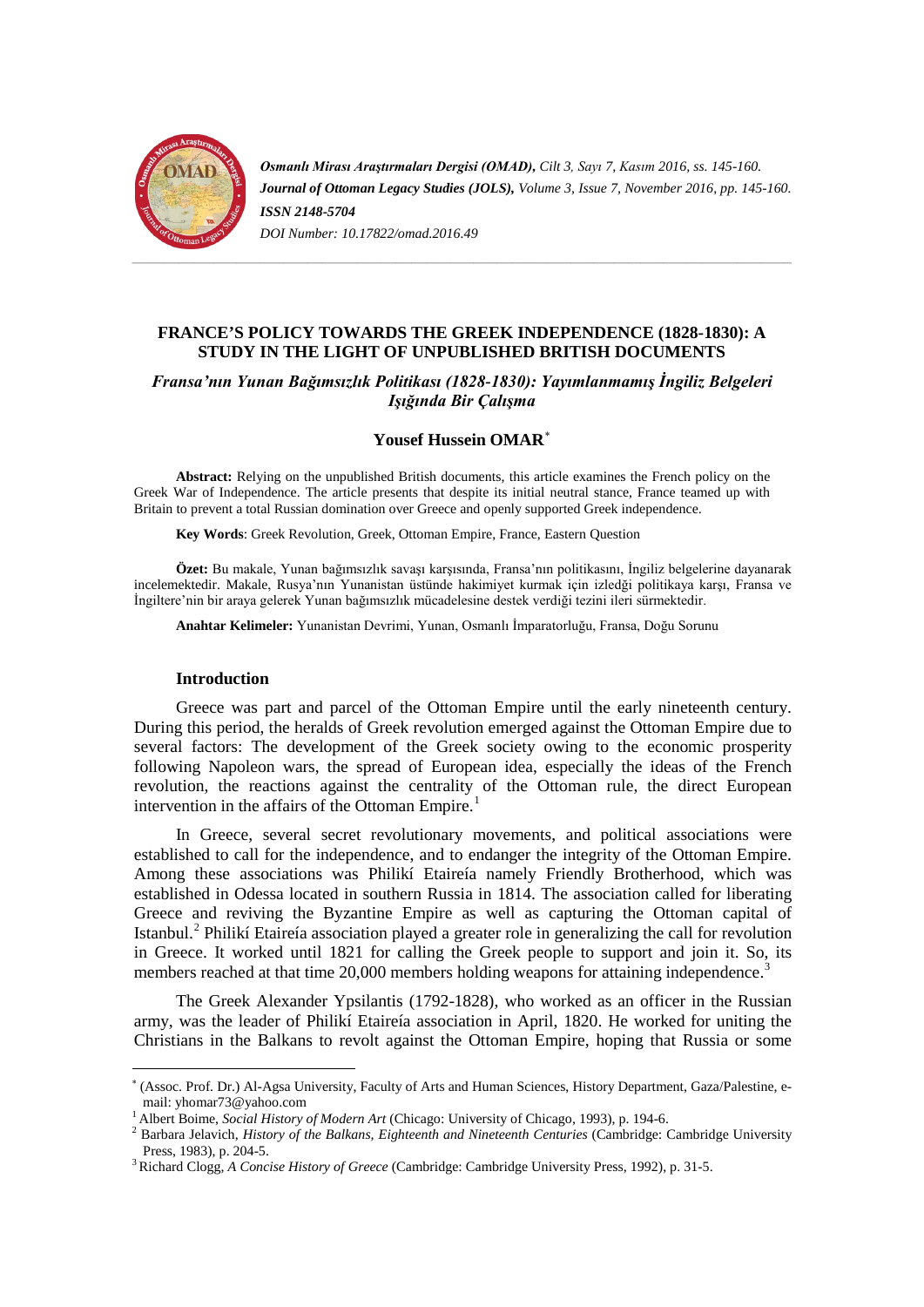European countries might intervene in their favor. Therefore, Ypsilantis crossed Pruth River on February 22, 1821 on the pretext of encouraging the Roman Christians, and he got the support of Russia. After two days, he issued an announcement calling on all Greeks and Christians to participate in revolting against the Ottoman Empire.<sup>[4](#page-1-0)</sup> But Ypsilantis did not abide by the orders coming from Russia. So, Russia decided to delete his name from the records of the Russian army and ordered him to leave the army. Ypsilantis aimed to make an alliance with Austria, but the latter did not prefer to encourage the minorities in Europe to be independent. Thus, calm prevailed afterwards in Greece.<sup>[5](#page-1-1)</sup>

Yet, the revolution was still deep-rooted, where the Metropolitan Germanos (1771-1826) declared the revolution on March 25, 1821.<sup>[6](#page-1-2)</sup> Soon a large number of the Greeks joined him and achieved several victories over the Ottoman forced in more than one battle.<sup>[7](#page-1-3)</sup> This situation prompted the Ottoman Sultan Mahmud II (1808- 1839) to seek the assistance of Egyptian governor Muhammad Ali Pasha  $(1805-1849)$  $(1805-1849)$  $(1805-1849)$ , who sent his son Ibrahim Pasha  $(1789-1848)$  to Methoni area on February 24, 1825. Ibrahim Pasha accomplished remarkable victories over the Greek insurgents, as a result, the Greeks mobilized the European public opinion to save the revolution, a group of leading poets and men of letters emerged, urging the European countries to intervene in the interest of the revolution.<sup>[9](#page-1-5)</sup>

# **Indications of the European Intervention in the Greek Question**

The European countries were divided regarding the Greek revolution, especially Russia during the reign of emperor Alexander I (1801-1825). As for Britain, it was more obvious in its attitude, especially after appointing George Canning (1822-1827) as a foreign minister. British government feared a unilateral Russian intervention against the Ottoman Empire,  $10$  especially after the new Russian emperor Nicholas I (1825-1855) came to power. Therefore, Britain called on Russia to negotiate and consult for finding a solution to the Greek question. This situation resulted in signing the protocol of San Petersburg on April 4, 1826, which stipulated the intermediary of Russia and Britain between the Ottomans and the Greeks on the basis of full autonomy to Greeks under the Ottoman sovereignty.<sup>[11](#page-1-7)</sup>

When Missolonghi, one of the strategic areas, fell to the hands of the Ottoman and Egyptian forces, this situation greatly affected the European public opinion. This led to renew negotiations among Britain, Russia and France and conclude London Treaty on July 6, 1827. This treaty stipulated the intervention between the Ottoman Empire and Greece to determine the Greek question on the basis of the independence of internal Greece under the Ottoman sovereignty. The treaty also stipulated that the two sides should stop fighting to pave the way for mediation. The countries agreed to offer mediation to the Ottoman government. If this offer was not accepted within a month, the countries would resort to force for implementing this demand. $12$ 

<span id="page-1-0"></span> $^{4}$  Ibid, p. 32.<br> $^{5}$  Ibid, p. 32-3.

<span id="page-1-2"></span><span id="page-1-1"></span><sup>&</sup>lt;sup>6</sup> Charles A. Frazee, *The Orthodox Church and Independent Greece 1821-1852* (Cambridge: Cambridge University Press, 1969), p. 19.<br>William St. Clair, *That Greece Might Still Be Free, the Philhellenes in the War of Independence*, (Cambridge: Open

<span id="page-1-3"></span>

<span id="page-1-4"></span>Book, 2008) p. 45.<br><sup>8</sup> David Armine Howarth, *The Greek Adventure* (Collins: Atheneum, 1976), p. 18; Sayyid-Marsot and Afaf Lutfi, *Egypt in the Reign of Muhammad Ali* (Cambridge: Cambridge University Press, 1969), p. 206.

<span id="page-1-7"></span>

<span id="page-1-8"></span>

<span id="page-1-6"></span><span id="page-1-5"></span><sup>&</sup>lt;sup>9</sup> Howarth, *The Greek*, p. 186-8.<br><sup>10</sup> Leften Stavros Stavrianos, *The Balkans Since 1453* (London: C. Hurst, 2000), p. 288-9.<br><sup>11</sup> Jelavich. History, p. 226.<br><sup>12</sup> Hertslet, Lewis. A Complete Collection of the Treaties Subsisting between Great Britain and Foreign Powers (London: Henry Butterworth, 1835), Vol. IV, p. 307-10; Schroeder, Paul W. The Transformation of European Politics 1763-1848 (Oxford: Oxford: University Press, 1994), p. 650-1; Seton-Watson, Robert William. Britain in Europe 1789-1914: A Survey of Foreign Policy (Cambridge: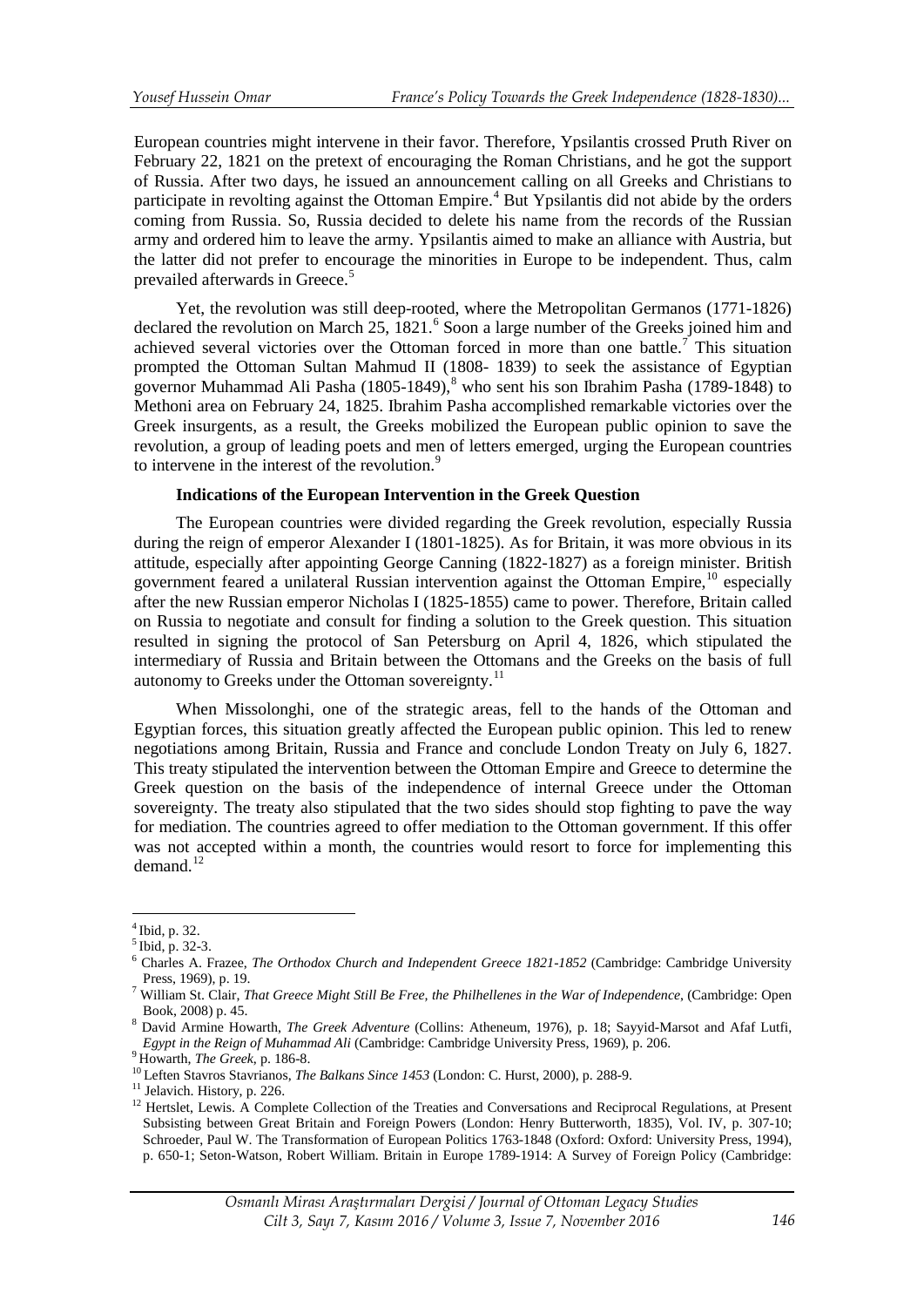London Treaty was tantamount to salvage of the Greek revolution because it was concluded when the revolution was about to end. However, the Ottoman Empire and the Egyptian forces decided not to abide by the London Treaty. They sent their navies to strategic Navarino port. This situation was considered a challenge by the allies. So, Britain sent a navy of 12 ships under the command of the Admiral Edward Codrington (1770-1851), then came the French navy of 7 ships under the command of Admiral Henri de Rigny (1782-1835). The Russian navy of 8 ships arrived late under the command of the Admiral Lodewijk van Heyden (1772-1850), afterwards, the Russian navy joined the British and French navies under the general command of the Admiral Codrington, who besieged Navarino port and completely destroyed the Ottoman and Egyptian navies on October 20, 1827. The death toll of the Egyptians and the Ottomans was estimated 3 thousands, whereas the allies lost only 140 lives, and  $300$  injured.<sup>13</sup>

### **The Impact of the Russian Intervention on the French Attitude**

France was reluctant concerning the participation in any action related to the Greek question despite its absolute support to the Greek demand of independence. Yet, this reluctance had soon turned into a clear-cut decision to participate and join the other European countries. So, France participated in London treaty 1827, and sent its navy along with the Russian and British navies to the Greek waters. Thus, France became part and parcel of the European action supporting the independence of Greece. Since then, the French diplomacy had become active to coordinate with the other European powers. In addition, the European diplomacy, especially the British one had been invigorated to identify and coordinate the attitudes of the French government towards the Greek question. In this context, the British ambassador in Paris Leveson-Gower,  $1^{st}$  Earl Granville, who was well-known as  $1^{st}$  Earl Granville (1824-1828) sent to the British foreign minister John Ward, known as  $1<sup>st</sup>$  Earl of Dudley (April 30, 1827 - June 2, 1828) a message on January 11,1828, information him that the French foreign minister Pierre Louis Auguste Ferron, known as Count de La Ferronnays emphasized that cabinet reshuffle in France did not change the French policy regarding the issue related to the Ottoman Empire and Greece, Granville also spoke about the attitude of the Russian emperor Nicholas I concerning the treaties signed with regard to Greece and his view about achieving peace in this region of the world.[14](#page-2-1) Moreover, he spoke about delivering letters to La Ferronnays, stressing the necessity of working together in line with the British and French government, with regard to Greece.<sup>15</sup>

At that time, the Russian memorandum was handed over to the French government by the Russian ambassador in Paris Carl Osipovich Pozzo di Borgo (February 17, 1821-January 5, 1835) concerning the current situation between Greece and the Ottoman Empire. The Russian emperor Nicholas I expressed his hope of agreeing with the European allies (France and England) for implementing the London treaty on July 6, 1827. He justified his decisions taken to mobilize his ground and naval forces against the Ottoman Empire. This produced a negative effect on France and Britain. The emperor confirmed that these decisions were not designed to expand at the expense of the Ottoman Empire.<sup>[16](#page-2-3)</sup>

Granville emphasized in a letter to the British foreign minister Dudley on February 5, 1828, that La Ferronnays received correspondences from the government of Vienna under the command of the first advisor Prince Klemens Wenzel von Metternich (May 25, 1821-March 13, 1848) related to the existing affairs between Greece and the Ottoman Empire. Granville

 $\overline{a}$ 

Cambridge University Press, 1983), p. 117-8; Fry, Michael Graham - Goldstein, Erik- Langhorne, Richard. Guide to International Relations and Diplomacy (Great Britain: CPI Bath, 2002), p. 133-4.<br><sup>13</sup> Jelavich. History, p. 226-7.<br><sup>14</sup> F. O. 27-375, Granville to Dudley, Paris, 11 Jan. 1828.<br><sup>15</sup> F. O. 27-375, Granville to Dudley, Pa

<span id="page-2-0"></span>

<span id="page-2-1"></span>

<span id="page-2-3"></span><span id="page-2-2"></span>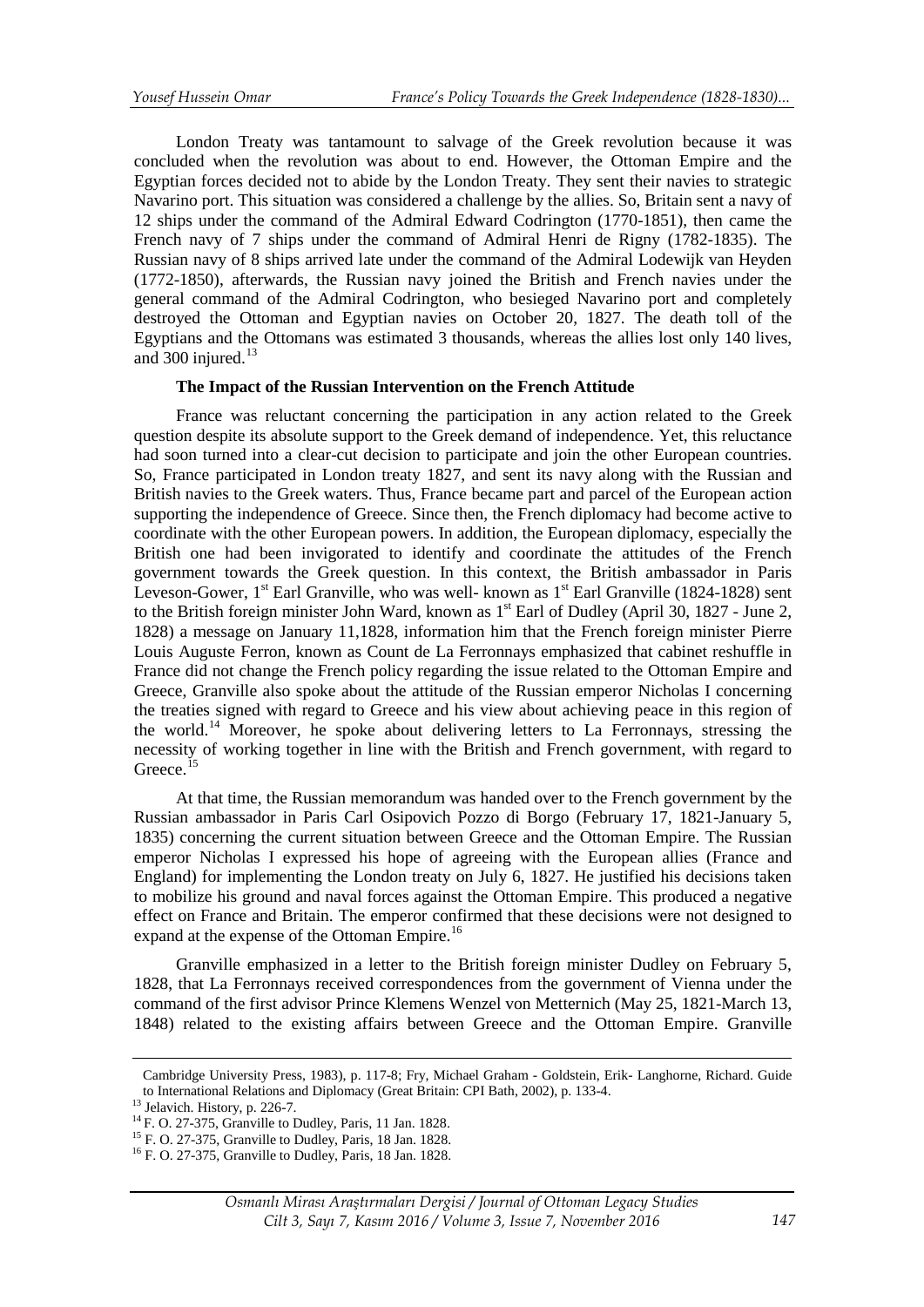expressed his expectations that the remaining European countries would receive similar correspondences calling for both French and British governments to wait until the Ottoman government issued the right decision to put things in proper place.<sup>[17](#page-3-0)</sup>

La Ferronnays replied to Vienna correspondences regarding Greece. He expressed his government's desire that war should not occur or take place between the European countries and the Ottoman Empire. He explained to Metternich the viewpoint of the French government that it adhered to London treaty on July 6, 1827. He also stressed the necessity that France, Austria and Britain should stand against any measures contrary to the treaty.<sup>[18](#page-3-1)</sup> Dudley confirmed to Granville on February 8, 1828 his support to the steps taken by the French government concerning the Greek question, calling for the continuation of unifying the political affairs between the two countries. This would positively affect the foreign policy, with reference to forming a close unity between France and Britain regarding the foreign affairs, particularly the Greek question.<sup>[19](#page-3-2)</sup>

As far as the Greek question is concerned, the Ottoman sultan seemed to bet on the repeated changes in the French and British ministries. So, the European powers confirmed that the policy of the two countries regarding the Greek question was unchangeable. However, the opinions were directed towards calling on the Ottoman sultan to enjoy wisdom and work earnestly to stop his military forces in Greece, and what was called "aggression" acted on his own initiative and without the intervention of the countries.<sup>[20](#page-3-3)</sup> This situation didn't prevent the French foreign minister La Ferronnays from asserting to the Ottoman Empire that he depended on the sincerity of the country concerning the implementation of London treaty, stressing that the Russian emperor Nicholas I would not take any action inconsistent with the intentions of the allies about the Greek question.<sup>21</sup>

At the time, the correspondences indicated the Ottoman Empire issued its orders to the subjects of Britain, France and Russia for leaving Istanbul. Yet, Granville justified that by saying that the call of the Ottoman Empire was basically directed against Russia because of its hostile attitude towards the Islamic religion, "the calls were directed toward all Muslims by the Ottoman Empire to join under the banner of the Prophet Muhammad for defending their creed".<sup>[22](#page-3-5)</sup> This prompted to believe that the Ottoman Empire aimed at Islamizing the existing conflict during the revolution in Greece.

It was obvious that France showed great interest in the attitudes if the Ottoman government regarding the issue of implementing London on treaty for stopping wars and the results of capturing the Greek castles by the Turks. France condemned what was considered "attempts based on deception by the Ottoman Empire for delaying the implementation of London treaty items".<sup>[23](#page-3-6)</sup> Yet, the European countries accepted the proposal of the French government in introducing some amendments into London treaty items.<sup>[24](#page-3-7)</sup> At that time, the tone of the Ottoman government escalated against the allied European countries, especially Russia about the application of London treaty. Russia considered the tone escalation as an insult directed toward Russia by the Ottoman Empire. This escalation of situations between the Ottoman Empire and Russia pushed France and Britain to adopt new positions lest Russia should capture some Ottoman provinces.<sup>[25](#page-3-8)</sup> So, the France government officially decided not to ignore the results that might arise due to the invasion of the Ottoman Empire. It also declared its

<span id="page-3-3"></span>

 $17$  F. O. 27-375, Granville to Dudley, Paris, 5 Feb. 1828, No. 29.

<span id="page-3-2"></span><span id="page-3-1"></span><span id="page-3-0"></span><sup>&</sup>lt;sup>18</sup> F. O. 27-375, Granville to Dudley, Paris, 8 Feb. 1828, No. 31.<br><sup>19</sup> F. O. 27-374, Dudley to Granville, 8 Feb. 1828.<br><sup>20</sup> F. O. 27-375, Granville to Dudley, Paris, 11 Feb. 1828.<br><sup>21</sup> F. O. 27-375, Granville to Dudley,

<span id="page-3-4"></span>

<span id="page-3-5"></span>

<span id="page-3-6"></span>

<span id="page-3-8"></span><span id="page-3-7"></span>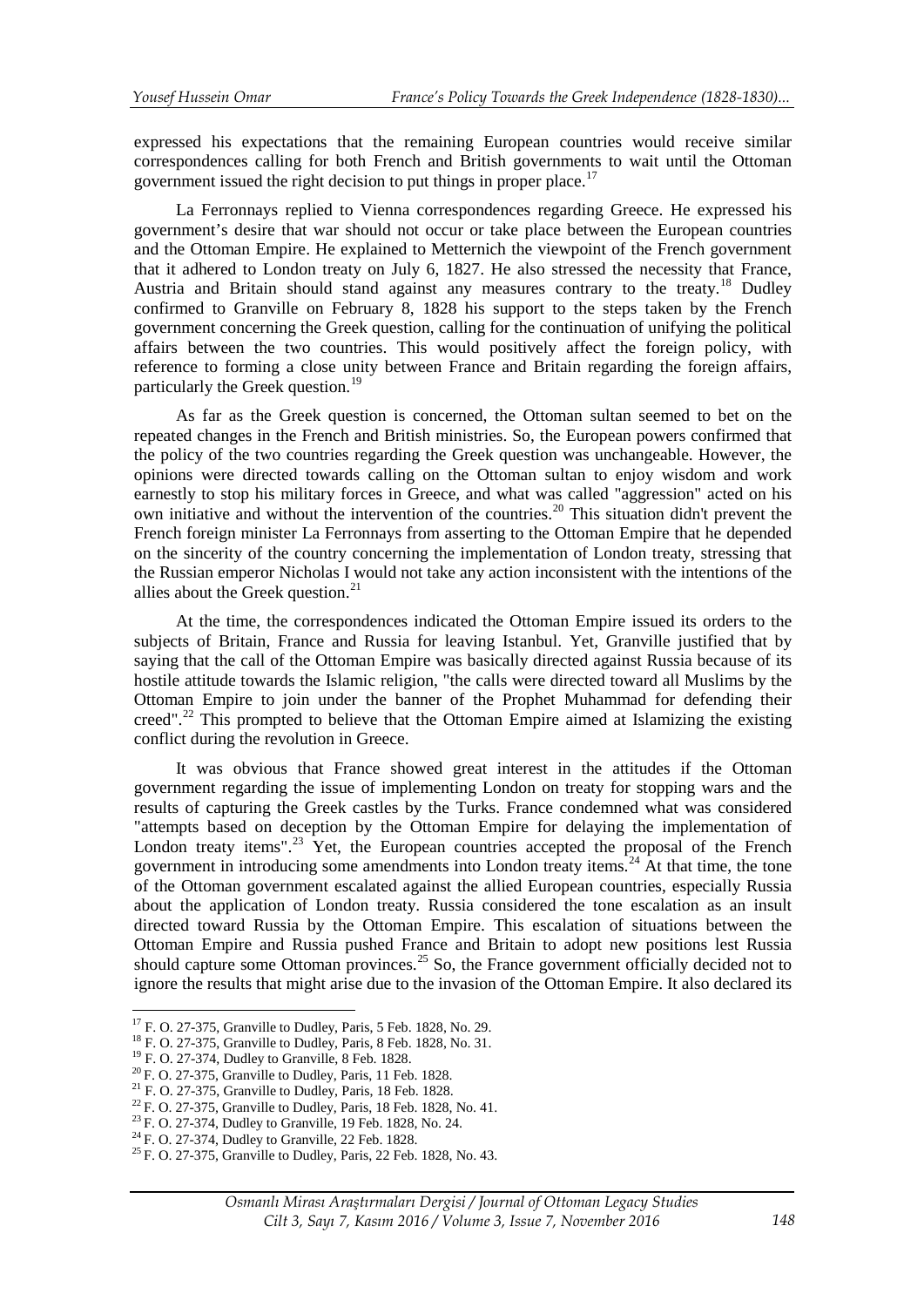opposition in advance to what the Russian emperor Nicholas I intended to do regarding the Ottoman Empire.<sup>[26](#page-4-0)</sup>

Granville met La Ferronnays in the royal palace "Tuileries" in Paris to hold discussions about the Greek question and the escalation between Russia and the Ottoman Empire as well as the negative effect that would produce if Russia proceeded with its forces to enter into the European provinces of the Ottoman Empire.<sup>[27](#page-4-1)</sup> This pushed France to give orders to its military battalions for moving towards the French port of Toulon to be sent to Greece. This was confirmed by the French newspapers, but the French foreign minister La Ferronnays denied his news, asserting that the movements of the French army aimed to prepare for implementing the decisions of London treaty only.<sup>[28](#page-4-2)</sup> Le Ferronnays newly expressed his hope of ending the Greek question without resorting to war.<sup>[29](#page-4-3)</sup>

The outbreak of war between Russia and the Ottoman Empire was foreboding to both France and British. This situation prompted to declare the desire for meeting the representatives of the three powers of alliance (France, Britain and Russia) to look into the affairs related to the Ottoman Empire and Greece. Actually, the representatives of the allies met to prove that the three countries were insistent on their demands regarding Greece and the implementation of London treaty items.<sup>[30](#page-4-4)</sup> Therefore, France and Britain decided to advance their naval forces to besiege Greece, and threaten Ibrahim Pasha, the commander of the Egyptian forces if he did not withdraw his army.<sup>[31](#page-4-5)</sup> Both the French and British governments announced their agreement concerning the relation between the Ottoman Empire and Greece. The British government confirmed to the French government that "the friendly relations between the two countries were closer than before under the current circumstances". $32$ 

Dudley sent to Granville a letter on March  $18^h$ , 1828 asserts his inability to identify the final decisions of British government concerning the Greek question because the British government was busy with the Portuguese questions. Yet, he expressed his strong desire that these decisions should be consistent with the desires of the French government for consolidating the ties between the two countries.<sup>[33](#page-4-7)</sup> So, both the governments of Britain and France expressed their opposition to the Russian desire to declare war against the Ottoman Empire. Both the governments announced their willingness to force the Egyptians to evacuate from Greece.<sup>[34](#page-4-8)</sup> Soon, the French government unilaterally expressed its concern over the latest attitudes of Russia regarding the Greek question.<sup>35</sup>

In any case, Dudley sent to Granville a letter on March 25, 1828, indicates the existence of some differences with France concerning some items London treaty. However, Granville mentioned at the same time that these differences could not at all affect the unity of opinion and understanding between the two countries and the implementation of the treaty that Russia or the sale of peace.<sup>[36](#page-4-10)</sup>

The main concern of France regarding the Greek question was that Russia didn't take unilateral measures towards the existing conflict between Greece and the Ottoman Empire. This

<u>.</u>

<span id="page-4-0"></span><sup>&</sup>lt;sup>26</sup> F. O. 27-375, Granville to Dudley, Paris, 29 Feb. 1828, No. 49; F. O. 27-376 Granville to Dudley, Paris, 10 March 1828; F. O. 27-374, Dudley to Granville, 14 March 1828, No. 37.

<span id="page-4-1"></span><sup>1828;</sup> F. O. 27-376, Granville to Dudley, Paris, 3 March 1828, No. 57; F. O. 27-376, Granville to Dudley, Paris, 21<br>March 1828.

<span id="page-4-4"></span>

<span id="page-4-5"></span>

<span id="page-4-7"></span><span id="page-4-6"></span>

<span id="page-4-3"></span><span id="page-4-2"></span><sup>&</sup>lt;sup>28</sup> F. O. 27-376, Granville to Dudley, Paris, 7 March 1828, No. 61.<br><sup>29</sup> F. O. 27-376, Granville to Dudley, Paris, 7 March 1828, No. 62.<br><sup>30</sup> F. O. 27-375, Granville to Dudley, Paris, 25 Feb. 1828, No. 46.<br><sup>31</sup> F. O. 27-

<span id="page-4-8"></span>

<span id="page-4-10"></span><span id="page-4-9"></span>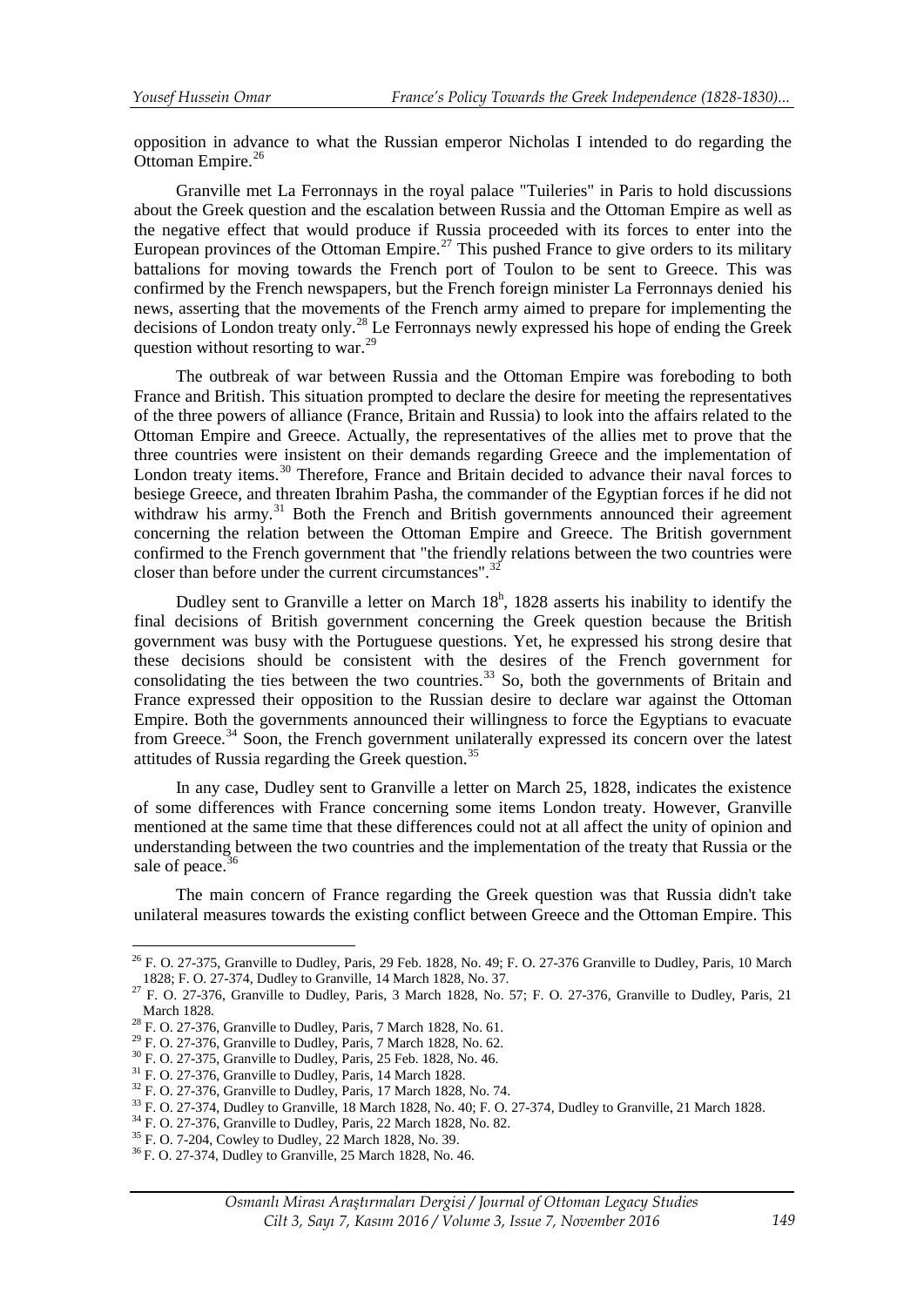situation would eventually develop into declaring a war by Russian against the Ottoman Empire, especially that the Russian emperor expressed his desire to do so on many occasions, the last of which was his proposal to capture some Ottoman provinces.<sup>[37](#page-5-0)</sup> Perhaps this prompted France to take out the Russian justifications and excuses, and proposed to start with "military" operations" for forcing the Ottoman Empire and the Egyptian forces to withdraw from Greece.<sup>[38](#page-5-1)</sup> This situation raised several questions and predictions, especially that France announced its opposition to any military action that would lead to war in the region several time. Granville sent to Dudley a letter on March 28, 1828, tells him of the possibility of declaring war by the Russian emperor against the Ottoman Empire. Granville spoke about the attitude of the Ottoman Empire if that happened. The latter considered that the violation of London treaty by Russia gave it the right to cancel this treaty. Granville also stressed the necessity of encouraging the sultan not to adhere to this opinion. He emphasized that entering Russia into war would harming the balance of powers in Europe in general.<sup>[39](#page-5-2)</sup>

The escalation between Russia and the Ottoman Empire prompted Granville to exert maximum efforts to avoid war. So, he asked to meet the French foreign minister La Ferronnays, but they could not. The British and French governments deemed it necessary to identify the attitude of the allies soon regarding the Greek question despite the consensus of several European powers about the evacuation of the Egyptians and the Turks from Greece.<sup> $40$ </sup> This would push the French government newly to announce its previous commitments towards the Greek question and its cooperation with Britain. The British foreign Ministry Dudley stressed that the French government and the British government were committed concerning the unified action between the two governments over the Greek questions and the friendly relations between both countries.<sup>[41](#page-5-4)</sup>

# **France and the Policy of Military Intervention in Greece**

The French government expressed its desire to launch military operations against the Ottoman Empire in Greece for compelling it to withdraw and implement the decisions of London treaty. In this connection, La Ferronnays expressed his doubts over "the sincere desire" by the Ottoman Empire to abide by the decisions of the allies (France, Britain and Russia) regarding the stability of peace in Greece and the implementation of London treaty.<sup>42</sup> So, Granville met La Ferronnays and informed him about the letters of Dudley concerning the reserved attitude of the British government towards the issue of evacuating the Ottoman armies from Greece by military operations proposed by France.<sup>[43](#page-5-6)</sup> The latter deemed it possible to launch military operations for compelling the Ottoman Empire and the Egyptian armies to evacuate from Greece. Seemingly, it began to be willing to do so. This matter called for an inquiry inside Britain. So, the British government sought information about the nature, purposes and preparations of the military naval powers in the French ports of the Mediterranean sea.<sup>[44](#page-5-7)</sup> This prompted La Ferronnays to declare that it would be possible to find a settlement to the attitude in Eastern Europe, namely Greece if there was a friendly attitude by Russia few months ago. La Ferronnays expressed his belief that time was too late after the Russian army had advanced against the Ottoman Empire.<sup>[45](#page-5-8)</sup>

<span id="page-5-4"></span>

<sup>&</sup>lt;sup>37</sup> F. O. 7-204, Cowley to Dudley, 27 March 1828, No. 44.

<span id="page-5-2"></span><span id="page-5-1"></span><span id="page-5-0"></span><sup>&</sup>lt;sup>38</sup> F. O. 27-374, Dudley to Granville, 28 March 1828, No. 50.<br><sup>39</sup> F. O. 27-376, Granville to Dudley, Paris, 28 March 1828, No. 89.<br><sup>40</sup> F. O. 27-376, Granville to Dudley, Paris, 31 March 1828.<br><sup>41</sup> F. O. 27-374, Dudley

<span id="page-5-3"></span>

<span id="page-5-6"></span><span id="page-5-5"></span>

<span id="page-5-7"></span>

<span id="page-5-8"></span>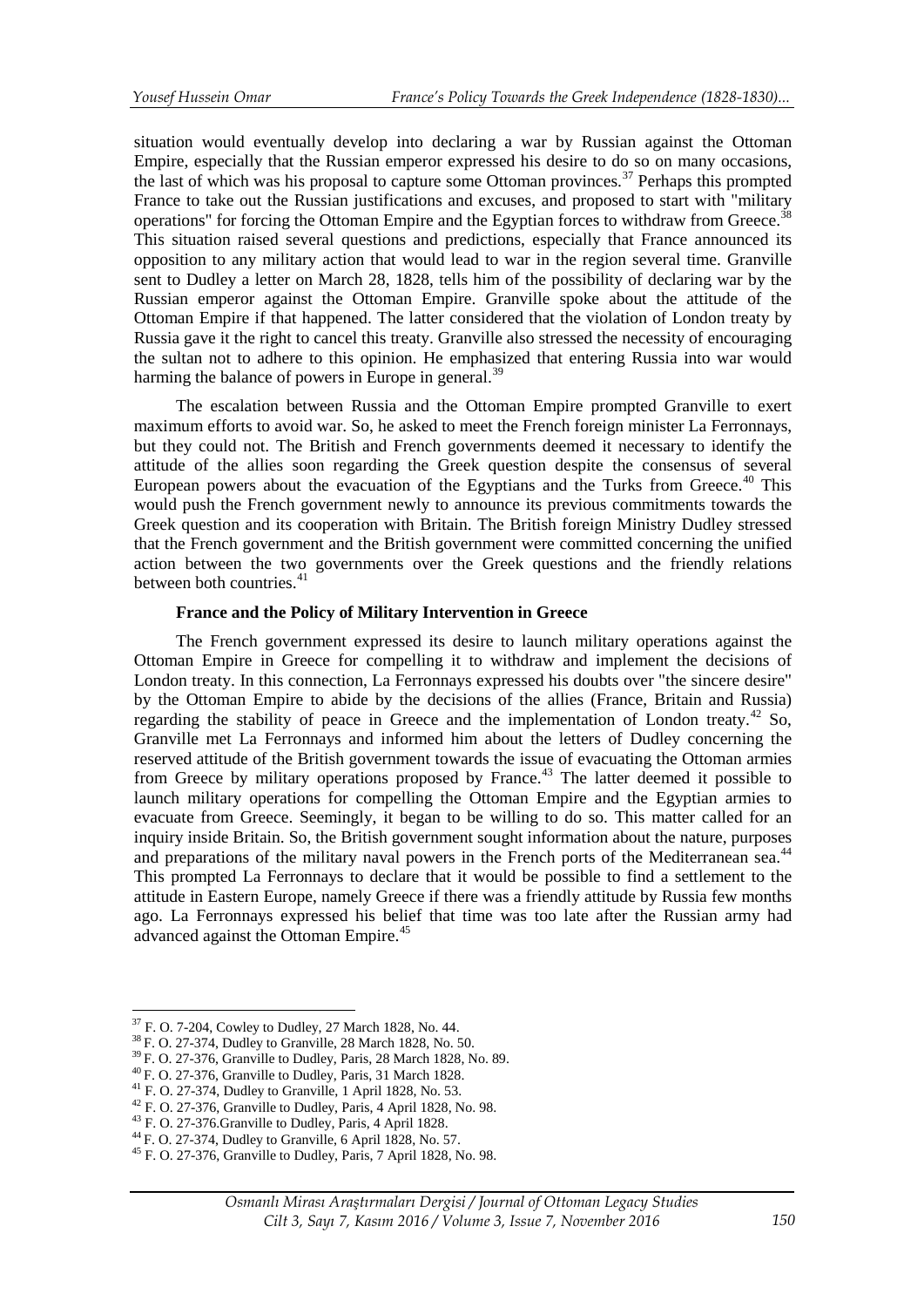# **France and the Policy of Adhering to London Treaty**

It was obvious that the Russian tone against the Ottoman Empire escalated, thereby threatening the balance of powers and the political stability in Europe, and disunity among the allies. Under this explosive situation, and in order to stop the continuous escalation of Russia against the Ottoman Empire, both the governments of France and Britain were supposed to declare their commitment to London treaty, and the necessity of cooperation between the two countries in the foreign policy, particularly the Greek question. The two countries expressed their agreement about the bad results that would produce as a result of the Russian attempts to declare war against the Ottoman Empire.<sup>[46](#page-6-0)</sup>

Therefore, London treaty had been renewed to be more obvious to the Ottoman Empire and the European powers, particularly Russia. The British government expressed its desire to get some remarks offered by the French government about the renewal of the treaty.<sup>[47](#page-6-1)</sup> The French government also declared its keenness to apply this treaty and achieve unity among the European powers. So, Dudley sent to Granville a letter on April 8, 1828, informing him that the British government had nothing but to be fully convinced of the good intentions of the French government.[48](#page-6-2)

# **The Ottoman Empire and the Truce Proposal**

The Ottoman Empire submitted a truce plan at that time to stop war in Greece. Dudley expressed his view that the plan should be accepted, indicating that the Ottoman Empire which initiated the aggression -from his viewpoint-seemingly didn't intend to continue. The Ottoman Empire apparently had a desire to listen to the opinion calling for the stability of peace and security proposed by the allies. Dudley stressed that the call of the British government for lifting the siege and withdrawing the Ottoman Empire from Greece should continue until the end.<sup>[49](#page-6-3)</sup> However, some opinions called for not insisting on accepting this truce if Greece deemed it inconsistent with its own interests.<sup>50</sup>

The proposal put forward by the Ottoman Empire to hold a truce for stopping fighting in Greece didn't receive much attention in Europe, especially that some deemed it as an attempt to deviate from London treaty. Thus, the European diplomacy newly returned to explore the mechanisms for implementing London treaty. Granville expressed his opinion of the possibility of cooperating the Russian navy with the British and French navies for implementing London treaty. This prompted La Ferronnays to indicate that the French government was in agreement with the British government concerning Greece. There was no difference between them except for unimportant matters regarding the means and manners of implementing London treaty. La Ferronnays asserted that the two countries agreed to implement what the three countries confirmed -London Treaty- concerning peace in Greece.<sup>[51](#page-6-5)</sup> This was what Dudley confirmed to Granville on April 18, 1828 concerning the discussions with La Ferronnays. The talks focused on establishing cooperation between the French and British governments as well as maintaining friendship between them on sound lines. $52$ 

### **France and Proposed Solutions to Greek Question**

La Ferronnays expressed his opinion about the possibility of participating Britain, France and Russia altogether in the Greek question, as well as sharing the Russian navy under the command of Heyden with both the British navy under the command of Admiral Codrington and

<span id="page-6-0"></span><sup>&</sup>lt;sup>46</sup> F. O. 27-376, Granville to Dudley, Paris, 7 April 1828, No. 101.

<span id="page-6-4"></span><span id="page-6-3"></span>

<span id="page-6-2"></span><span id="page-6-1"></span><sup>&</sup>lt;sup>47</sup> F. O. 27-376, Granville to Dudley, Paris, 10 April 1828, No. 104.<br><sup>48</sup> F. O. 27-374, Dudley to Granville, 8 April 1828, No. 60.<br><sup>49</sup> F. O. 27-374, Dudley to Granville, 8 April 1828.<br><sup>50</sup> F. O. 27-376, Granville to Du

<span id="page-6-5"></span>

<span id="page-6-6"></span>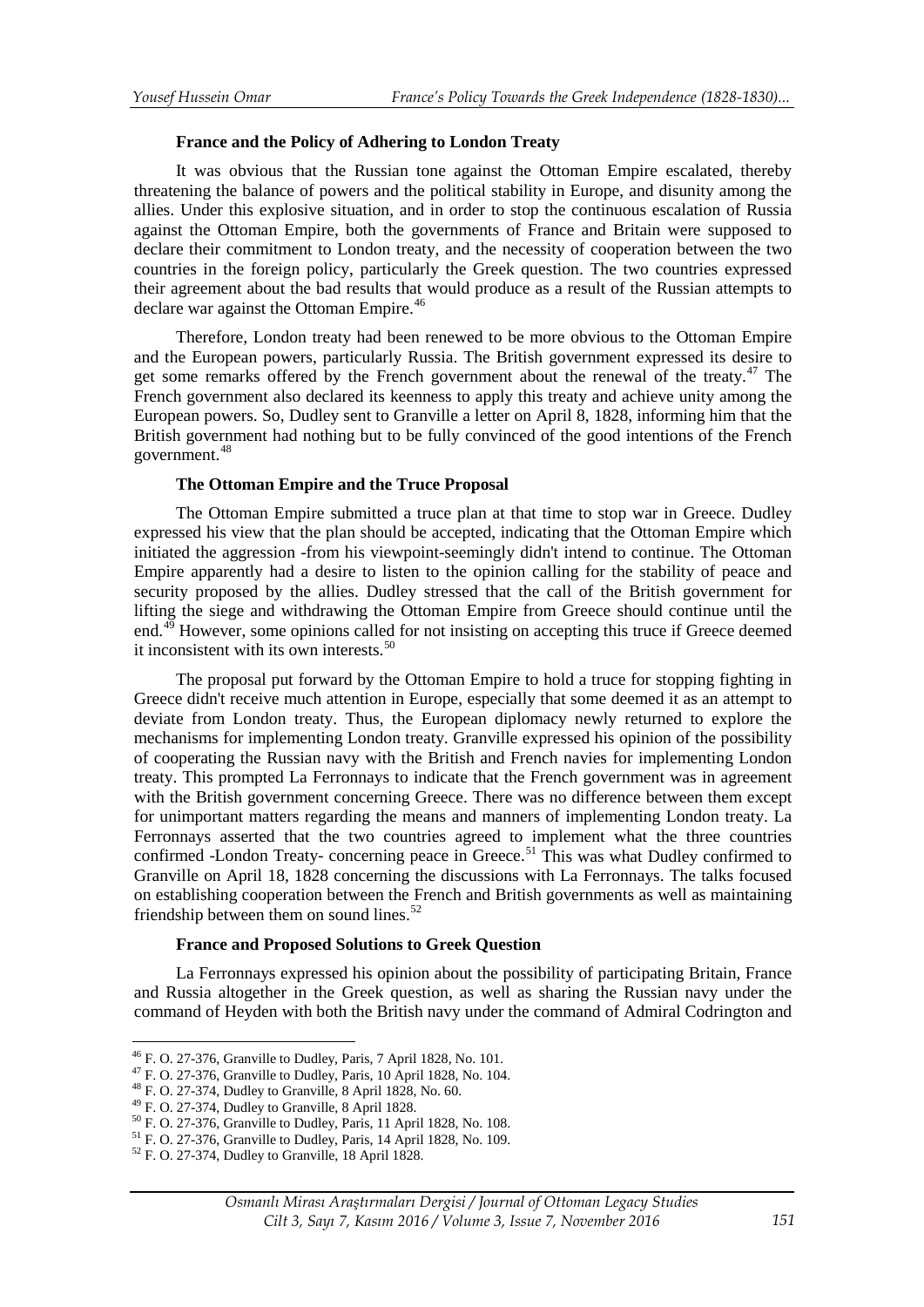the French navy under the command of De Rigny in implementing London treaty. La Ferronnays called on the British government to express its opinion immediately concerning the problems and difficulties according to which British refused this cooperation. Granville spoke about the amounts of money estimated 20,000 sterling pounds,<sup>[53](#page-7-0)</sup> which were necessary for implementing the treaty. This high cost is one of the reasons for the reluctance of the British government in coordination with the European powers for implementing London treaty.

In this context, France proposed by its foreign minister La Ferronnays that every country of the allies (France, Britain and Russia) should pay 500,000 Francs monthly to the Greek government.[54](#page-7-1) It was obvious that Britain was not in favour of this proposal at all. So, La Ferronnays declared that the abstention of Britain from offering the proposed assistance to Greece didn't mean that France would do so.<sup>55</sup> This compelled Dudley to delay his official reply concerning the remarks of La Ferronnays over this matter. However, the efforts were being devoted and directed towards the continuation of coordination and dialogue between both the British and French governments.<sup>[56](#page-7-3)</sup>

In any case, there were more talks about the opposition of Britain to cooperate between both the British command and the French one with the Russian command for implementing London treaty for bringing about peace between Greece and the Ottoman Empire. Therefore, the orders were issued to both the British and French navies to separate from the Russian navy in the Mediterranean Sea. This situation compelled the Russian emperor to express his surprise about this step. Yet, the action was underway for implementing London treaty.<sup>[57](#page-7-4)</sup> So, the Russian government declared unwillingness to separate from its allies regarding the application of London treaty.[58](#page-7-5)

However, the relations between Russia and Britain became tense day by day, because the Russian emperor was desirous of launching war against the Ottoman Empire. This prompted Britain to work and coordinate more with France. In this context, Granville newly praised the attitude of France regarding London treaty, and its prominent role in peace and security in Europe.<sup>[59](#page-7-6)</sup> Therefore, Granville had talks with La Ferronnays particularly about the attitude of the Russian government towards the implementation of London treaty. La Ferronnays reiterated the pressing need for offering financial assistance to the Greek government. He also re-affirmed the willingness of the French government to offer financial assistance and send a French commercial representative to Greece.<sup>[60](#page-7-7)</sup>

# **Russia and the Declaration of War against the Ottoman Empire**

Russia felt isolated after the separation of both the French and British navies. So, Russia submitted a proposal to France and Brittan to besiege Alexandria. But the French government indicated the grave harms that would cause to the French commerce in the city of Marseille as a result. The French government expressed its inability to share the allies and rather advised them not to take this step. $61$ 

It was obvious that Russia had various aims in Greece different from the remaining European countries concerning the support of the best elements and the creation of powerful areas it sought to achieve its historical ambitions to reach the warm waters of the Mediterranean Sea across Greece. It was clear and explicit that there was a growing rift between Russia and

<span id="page-7-0"></span> $53$  F. O. 27-376, Granville to Dudley, Paris, 18 April 1828, No. 113.

<span id="page-7-3"></span><span id="page-7-2"></span>

<span id="page-7-4"></span>

<span id="page-7-5"></span>

<span id="page-7-7"></span><span id="page-7-6"></span>

<span id="page-7-1"></span><sup>&</sup>lt;sup>54</sup> F. O. 27-376, Granville to Dudley, Paris, 21 April 1828, No. 117.<br>
<sup>55</sup> F. O. 27-376, Granville to Dudley, Paris, 21 April 1828, No. 118.<br>
<sup>56</sup> F. O. 27-374, Dudley to Granville, 22 April 1828.<br>
<sup>57</sup> F. O. 27-376, Gr

<span id="page-7-8"></span>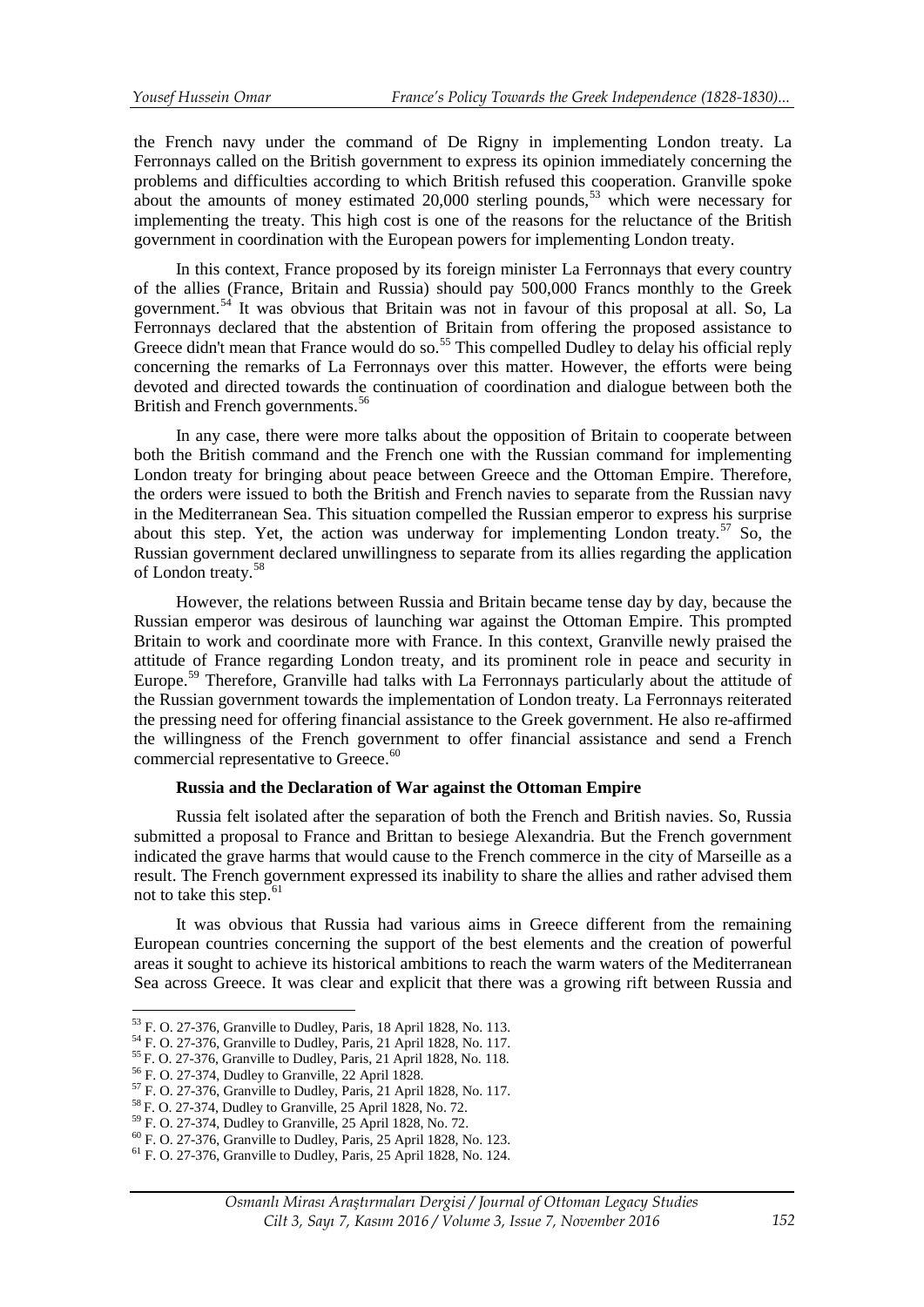the rest European countries, especially France and Britain regarding the mechanism of implementing London treaty. These reasons made Russia declare war against the Ottoman Empire on April  $26<sup>th</sup>$ , 1828.<sup>[62](#page-8-0)</sup>

The declaration of war by Russia against the Ottoman Empire and the differences among the European powers led to the meeting of the allies in London. La Ferronnays made a statement about the importance of avoiding any misunderstanding that might be considered dangerous to peace in Europe. He expressed his view that the question of Greek borders, its political relations with the Ottoman Empire should be discussed, and London treaty should be implemented in the conferences and the coming meetings. $63$  While the French government declared once again its desire to obtain consent from the British government for offering financial assistance to Greece, <sup>[64](#page-8-2)</sup> the British government, which was seemingly reluctant earlier, had declared its refusal to these demands unequivocally.<sup>[65](#page-8-3)</sup>

The British government did not wish to make the relation with France tense due to its refusal to offer financial assistance to Greece and send French commercial representatives to it, especially that Russia started working alone against the Ottoman Empire through its declaration of war. Granville confirmed to Dudley on May 5, 1828 that he informed La Ferronnays about the desire of the British government to cooperate with the French government for solving the Greek question in line with the French viewpoints. However, the British government fell that the obstacles related to offer financial assistance to Greece might make the Greeks abstain from approving any measures taken by the allies. According to London treaty, Britain viewed that it was high time to appoint vice-consuls in Greece. Granville stressed that La Ferronnays was sorry for the decision of not offering any financial assistance to Greece, which was taken by the British government. Granville made it clear that the instructions issued to French vice-consul in Greece M. St. Denis, who was responsible for supervising the financial assistance offered by France to Greece by communicating continuously with the British foreign minister Dudley through Granville. Granville also was supposed to make contact with the Greek government to be aware of the demands of repairing military ships, and French belongings of possessions captured illegally. He would prepare a detailed report about London treaty. The allies wanted to obtain accurate information about the possessions owned by the Ottoman Empire. Greece would pay compensations according to the treaty as well as discuss the issue of the tribute paid by the Ottoman sultan. La Ferronnays thought that it was desirable to meet the ambassadors of three powers (France, Britain and Russia) in the Greek city of Curfo, and to send joint memorandum at once to the Ottoman Empire as a proof of their unity and agreement about the application of London treaty. This would have a great impact on the Ottoman government.<sup>[66](#page-8-4)</sup> Yet, the British government found it necessary to delay sending this memorandum to the Ottoman government.<sup>[67](#page-8-5)</sup>

Granville sent to Dudley a letter on May 9, 1828, informing him that the French government was aware that the Ottoman sultan Mahmud II depended in this attitude regarding the Greek question on separating France and Britain from Russia. Granville stressed that the latest correspondences from Istanbul indicated that the sultan was the only one within the Ottoman Empire, who supported war against Russia.<sup>[68](#page-8-6)</sup>

<u>.</u>

<span id="page-8-0"></span><sup>62</sup> David R. Stone, *A Military History of Russia: From Ivan the Terrible to the War in Chechnya* (USA: Greenwood Publishing, 2006), p.114; Seton-Watson. *Britain*, p. 128.<br><sup>63</sup> F. O. 27-376, Granville to Dudley, Paris, 28 April 1828, No. 127.<br><sup>64</sup> F. O. 27-374, Dudley to Granville, 29 April 1828.<br><sup>65</sup> F. O. 27-376, Granville to Dudle

<span id="page-8-1"></span>

<span id="page-8-2"></span>

<span id="page-8-3"></span>

<span id="page-8-4"></span>

<span id="page-8-5"></span>

<span id="page-8-6"></span>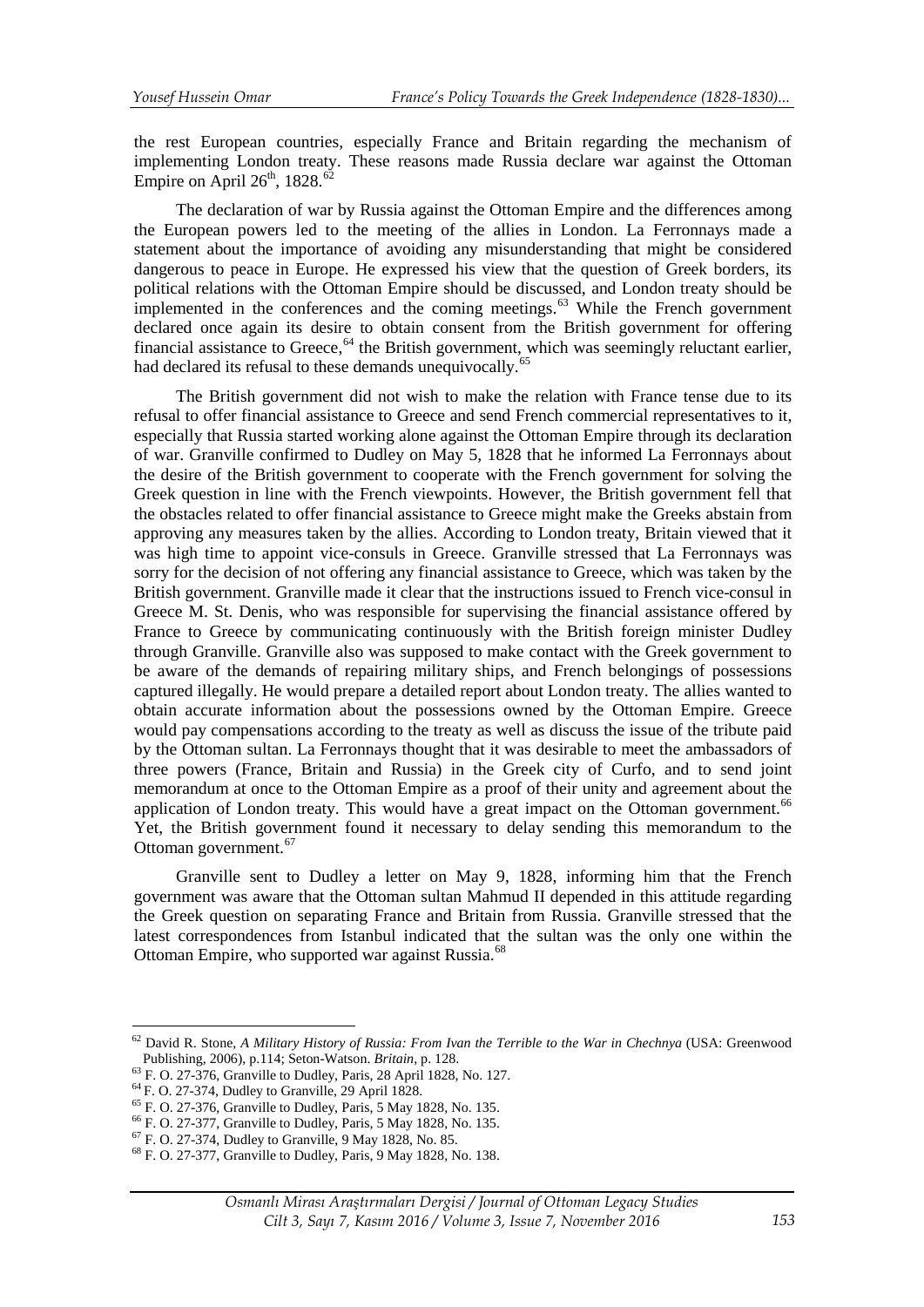The French government expressed its regret repeatedly because the British government didn't agree to some French proposals for implementing London treaty. It emphasized that it didn't deny the validity of London treaty as a basis for bringing about peace in Greece. It didn't deny the right of the British government to receive the interpretation directly and openly from the government of Russia regarding the developments of the Greek question. At that time, the mobilizations of French forces were still existing nearby Toulon port, south east of France, hoping that Britain agreed to the measures related to the evacuation of the Ottoman and Egyptian forces from Greece provided that the Russian emperor declared to end the state of hostility towards the Ottoman Empire. At this time, the French government changed its attitudes, where the French foreign ministry headed by La Ferronnays stated that in case of the ongoing refusal of the British government to the proposal for offering financial aid to Greece, the French government didn't play its role in offering any financial aid to Greece. $69$ 

La Ferronnays stressed the necessity that the Russian emperor shouldn't forget that his allies depended on fulfilling his promises through carrying out actions agreed upon by the allies. However, France followed up the Russian military preparations on the ground, where La Ferronnays informed Granville of the detailed statement related to the preparation of the Russian forces which were due to be used in war and military operations. According to this information, some important Greek cities would be besieged, and the number of the Russian forces in war would be very large. There would be forces for achieving the siege and others for advancement.<sup>[70](#page-9-1)</sup> At the time, the Ottoman sultan still objected to implementing London treaty because it would result in dividing Greece, which was considered part and parcel of the properties of the Ottoman Empire.<sup>[71](#page-9-2)</sup>

France and Britain was still skeptical of the Russian intentions. Granville sent to Dudley a letter on May 16, 1828 in which he said that he made contact with the French foreign minister La Ferronnays, and talked with him concerning the desire of Dudley for remaining the British ambassador in the Russian capital of San Petersburg, Sir William à Court well known as the Lord Heytesburg (1828-1832), besides to the Russian emperor during his war against the Ottoman Empire. La Ferronnays considered that it wasn't customary for the ambassador to remain beside the emperor, where the emperor wouldn't stay in the capital due to the circumstances of war, but he could invite the ambassador to attend. Yet La Ferronnays supported the existence of the allies representatives in the Russian army. He considered that it would be a real service to monitor the behaviors of Russia, especially the Russian emperor mentioned that if the representative of the Ottoman Empire, -who carried the peace initiative of his country-, intercepted his ship in the middle of Danube river, he would order to smash this ship. The Russian foreign minister sent Karl Robert Nesselrode (1814-1856) to the Ottoman Empire that the Russian military operations against the Ottoman Empire would stop only when the Russian forces reached the headquarters of the Ottoman sultan.<sup>[72](#page-9-3)</sup> Granville confirmed that the call of the Ottoman Empire for peace didn't stop the advancement of the Russian army, and the Russian emperor wasn't deceived by sending the Ottoman representative to understand with him for his previous knowledge that the aim was to gain time by the Ottoman Empire, not the desire for bringing about peace.<sup>[73](#page-9-4)</sup>

Granville sent a letter to Dudley on May 19,1828 in which he said that he gave La Ferronnays correspondences dealing with the attitudes of British King George IV (January  $29<sup>th</sup>$ , 1820-June  $26<sup>th</sup>$ , 1830) regarding the French military mobilization in Toulon port and the financial aid to Greece. As for the French military mobilization in Toulon port, the British king

<sup>&</sup>lt;sup>69</sup> F. O. 27-377, Granville to Dudley, Paris, 12 May 1828, No. 142.

<span id="page-9-2"></span><span id="page-9-1"></span>

<span id="page-9-0"></span><sup>&</sup>lt;sup>70</sup> F. O. 27-377, Granville to Dudley, Paris, 12 May 1828, No. 145.<br><sup>71</sup> F. O. 27-377, Granville to Dudley, Paris, 16 May 1828, No. 149.<br><sup>72</sup> F. O. 27-377, Granville to Dudley, Paris, 16 May 1828, No. 148.<br><sup>73</sup> F. O. 27-

<span id="page-9-3"></span>

<span id="page-9-4"></span>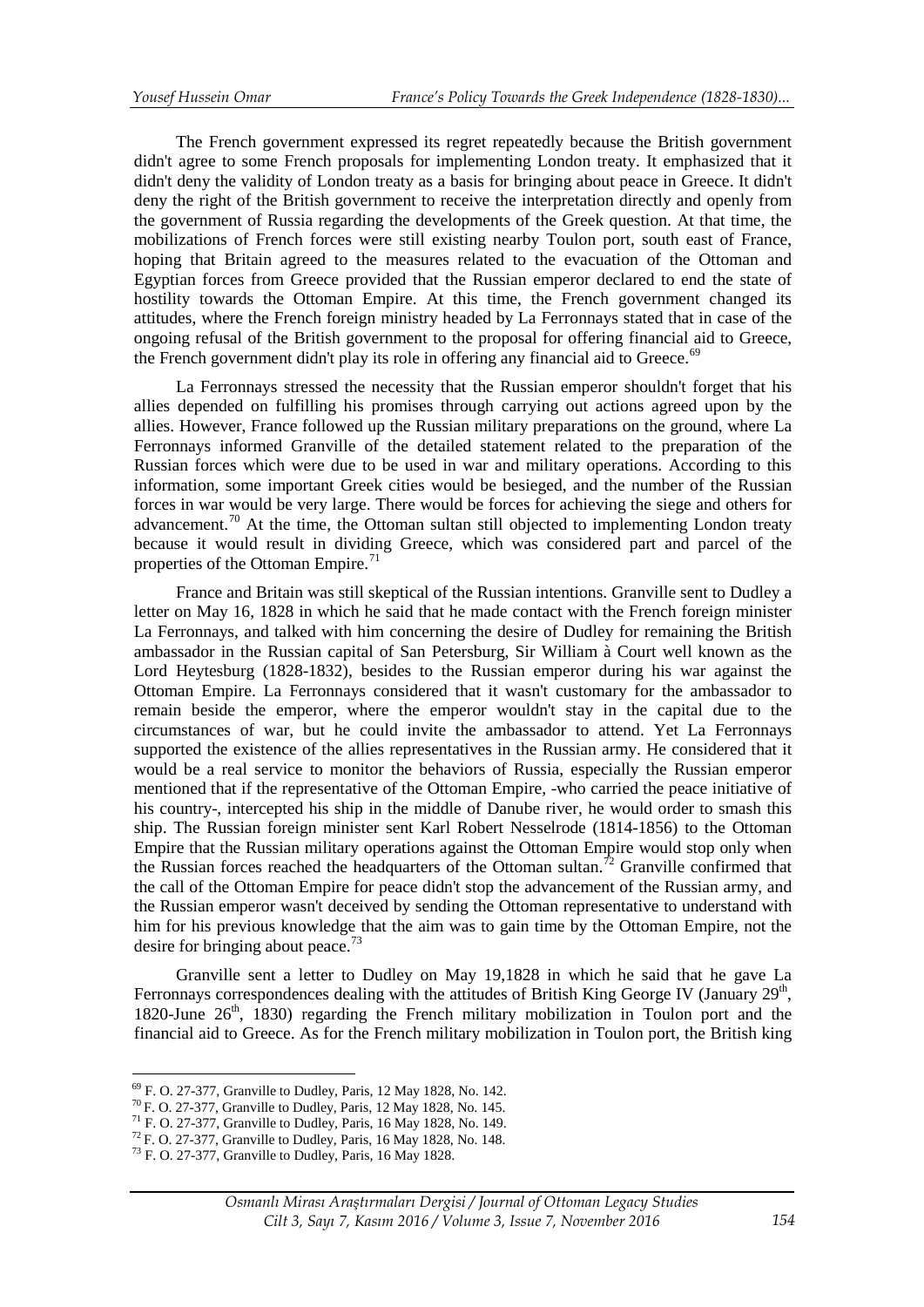deemed it necessary to coordinate with Britain in this connection. As for the financial aid proposed to be offered to Greece. The king asserted that Britain rejected to offer any financial aid to Greece due to the difference of public opinion in France rather than in Britain. Emphasis was placed on the importance of coordination between Britain and France for implementing London treaty. This situation required giving orders to commander of the British navy, Codrington and the commander of the French navy, De Rigny for coordination and cooperation altogether. Perhaps this situation prompted De Rigny to confirm strongly the instructions of his government -especially after the Russian declaration of war against the Ottoman Empire- about how to behave if the Russian military ships attacked the Ottoman ships or vice-versa. These instructions included how to evacuate Greece from the Ottoman and Egyptian forces and how to find a real truce, with the necessity of non- intervention of the French navy.<sup>[74](#page-10-0)</sup> Granville spoke to La Ferronnays about the memorandum offered by the Austrian government regarding the Greek question, which called for separating Greece totally from the Ottoman Empire, and establishing an independent Greek state. The memorandum could be offered by Austria to the French, British and Russian governments. In this context, La Ferronnays told Granville that if Russia and Britain agreed with the Austrian viewpoint, namely the separation of Greece totally from the Ottoman Empire and the establishment of an independent Greek state, France wouldn't oppose the allies, and take the necessary measures to implement this issue.[75](#page-10-1)

With reference to the military efforts of the allies, La Ferronnays stressed to Granville that the instructions did not reach the commanders of the allies navies in the Mediterranean sea except the instructions that had been sent to the admiral De Rigny by French government. Yet, the correspondences involved that Ibrahim Pasha, the commander of the Egyptian forces had threatened to get revenge from the naval siege imposed on him by destroying the crop of Moura peninsulas. When La Ferronnays became aware of this information, he talked with Granville about the necessity of exerting maximum efforts to prevent this "tragedy". La Ferronnays also called on Granville to offer a proposal to Dudley. The essence of the proposal was that these instructions should be sent immediately by Britain and France to the commanders of the navies or the representatives of the two countries in Greece, asking them to inform Ibrahim Pasha that in case of carrying out these threats, he would lose the assistance of the allies by facilitating his withdrawal his army from Greece to Egypt.<sup>[76](#page-10-2)</sup> Granville sent to Dudley an elaborate letter on May  $26<sup>th</sup>$ , 1828, in which he expressed the concern of both the French and British governments about some statements issued by the Russian emperor, that indicated an escalatory tone against the Ottoman Empire without previous coordination with France and Britain such as the right of Russia to sailing through the Ottoman straits, especially that the demands of Russia did not receive an approval from the Ottoman Empire. Surely, the declaration of hostility against the Ottoman Empire would continue until the implementation of London treaty. Thus it was necessary to observe that the continuation of war to achieve this objective, after the full conviction of the Russian complaints against the Ottoman Empire, would be really a deviation from the treaty. Therefore, the guarantees requested by Russia to navigate in Bosphorus strait required explanations to calm down the complaints and fears of the other allies. So, La Ferronnays suggested the necessity of continuous discussions and negotiations. He expressed his viewpoint that it was easy to get the approval of the sultan to give up some province rather than to agree to discuss with his subjects, namely the Greeks. La Ferronnays said that the independence of Greece in full was contrary to London treaty committed by France.<sup>[77](#page-10-3)</sup> For this reason, France reiterated its attitude towards the necessity of meetings in London for consulting and considering the latest affairs.<sup>[78](#page-10-4)</sup>

<sup>&</sup>lt;sup>74</sup> F. O. 27-377, Granville to Dudley, Paris, 19 May 1828, No. 152.

<span id="page-10-2"></span><span id="page-10-1"></span>

<span id="page-10-0"></span><sup>&</sup>lt;sup>75</sup> F. O. 27-377, Granville to Dudley, Paris, 19 May 1828, No. 153.<br><sup>76</sup> F. O. 27-377, Granville to Dudley, Paris, 23 May 1828, No. 156.<br><sup>77</sup> F. O. 27-377, Granville to Dudley, Paris, 26 May 1828, No. 161<br><sup>78</sup> F. O. 27-3

<span id="page-10-3"></span>

<span id="page-10-4"></span>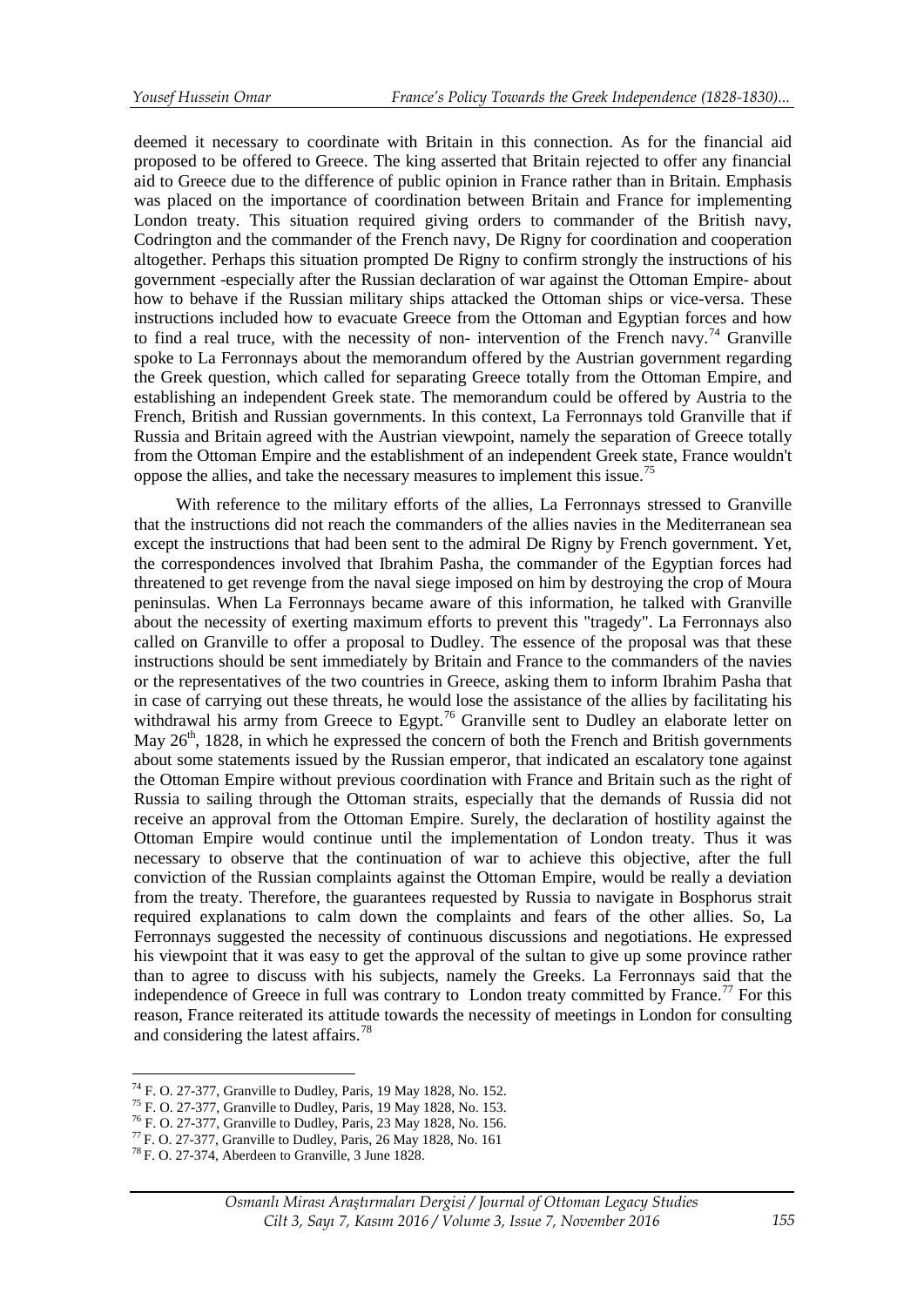In any case, a cabinet reshuffle had taken place in Britain. The British prime minister, Arthur Wellesley, known as 1<sup>st</sup> Duke of Wellington (January  $22<sup>nd</sup>$ , 1828-November 16<sup>th</sup>, 1830) appointed Earl of Aberdeen (June  $2<sup>nd</sup>$ , 1828- November  $22<sup>nd</sup>$ , 1830) as a foreign minister instead of Dudley. However, a series of meetings went on between Granville and La Ferronnays. Granville told him about the instructions from London in which the British government would work towards the continuation of holding the conference in London to discuss the Greek question. This caused happiness to La Ferronnays and contributed to the agreement of opinions and sincere cooperation between the two countries.<sup>[79](#page-11-0)</sup>

Granville newly interviewed La Ferronnays where they stressed the necessity of coordinating and establishing mutual trust between the two countries. Granville made it clear that the lack of information from Vienna indicated that the condition in Greece was turbulent. Yet, there were letters from Istanbul, describing the situation as quiet, but frustrating.<sup>[80](#page-11-1)</sup> The declaration of war by Russia against the Ottoman Empire still caused a state of commotion or unrest in Istanbul where the call for religious war spread in mosques despite the weakness and disorganization of the Ottoman army.<sup>[81](#page-11-2)</sup>

The governments of France and Britain called for putting a dividing line between London treaty and the issue of the Russian war against the Ottoman Empire. The implementation of the treaty should be implemented regardless of the military operations carried out by Russia. However, the military operations by Russia had complicated the situation of the naval forces in France and Britain.<sup>[82](#page-11-3)</sup> This what La Ferronnays expressed when he said, "Russia put itself in a special situation regarding London treaty when it entered alone into war against the Ottoman Empire". La Ferronnays expressed the necessity of discussing the conditions stipulated by him personally for the return of both the ambassadors of France and Britain to Istanbul, $83$  after establishing the foundation for bringing peace to Greece a according to London treaty. This required a call for meeting the representatives of the allies once again in Istanbul to discuss the attitude of Russia in this connection.<sup>[84](#page-11-5)</sup>

At that time, La Ferronnays received copies of the instructions sent to the navy commanders of the allies and delegates of the three countries in the Mediterranean Sea, which were agreed upon in London meetings. La Ferronnays expressed his complete satisfaction with the atmosphere of the meetings, especially the instructions regarding the borders of Greece. However, the news coming from Egypt indicated that if the force from the allies wasn't sent to Moura to evacuate the Egyptian forces, Muhammad Ali Pasha, the ruler of Egypt didn't issue his orders to his army for withdrawal.<sup>[85](#page-11-6)</sup>

Aberdeen, the new British foreign minister, appointed once again Charles Stuart, known as 1st Baron Stuart de Rothesay (1828-1830) as an ambassador to Britain in the French capital, Paris. La Ferronnays expressed his pleasure and greeting over the appointment of Rothesay, but the latter soon delivered news to La Ferronnays leading to the resentment of French government. The news indicated that the British government did not send any force to compel Ibrahim Pasha to give up Moura, but it did not object to sending a French force for this purpose.<sup>[86](#page-11-7)</sup>

<u>.</u>

<span id="page-11-1"></span><span id="page-11-0"></span><sup>&</sup>lt;sup>79</sup> F. O. 27-377, Granville to Aberdeen, Paris, 6 June 1828.<br><sup>80</sup> F. O. 27-377, Granville to Aberdeen, Paris, 6 June 1828, No. 169.<br><sup>81</sup> F. O. 27-377, Granville to Aberdeen, Paris, 9 June 1828, No. 177.<br><sup>82</sup> F. O. 27-374

<span id="page-11-3"></span><span id="page-11-2"></span>

<span id="page-11-4"></span>

<span id="page-11-6"></span><span id="page-11-5"></span>

<span id="page-11-7"></span>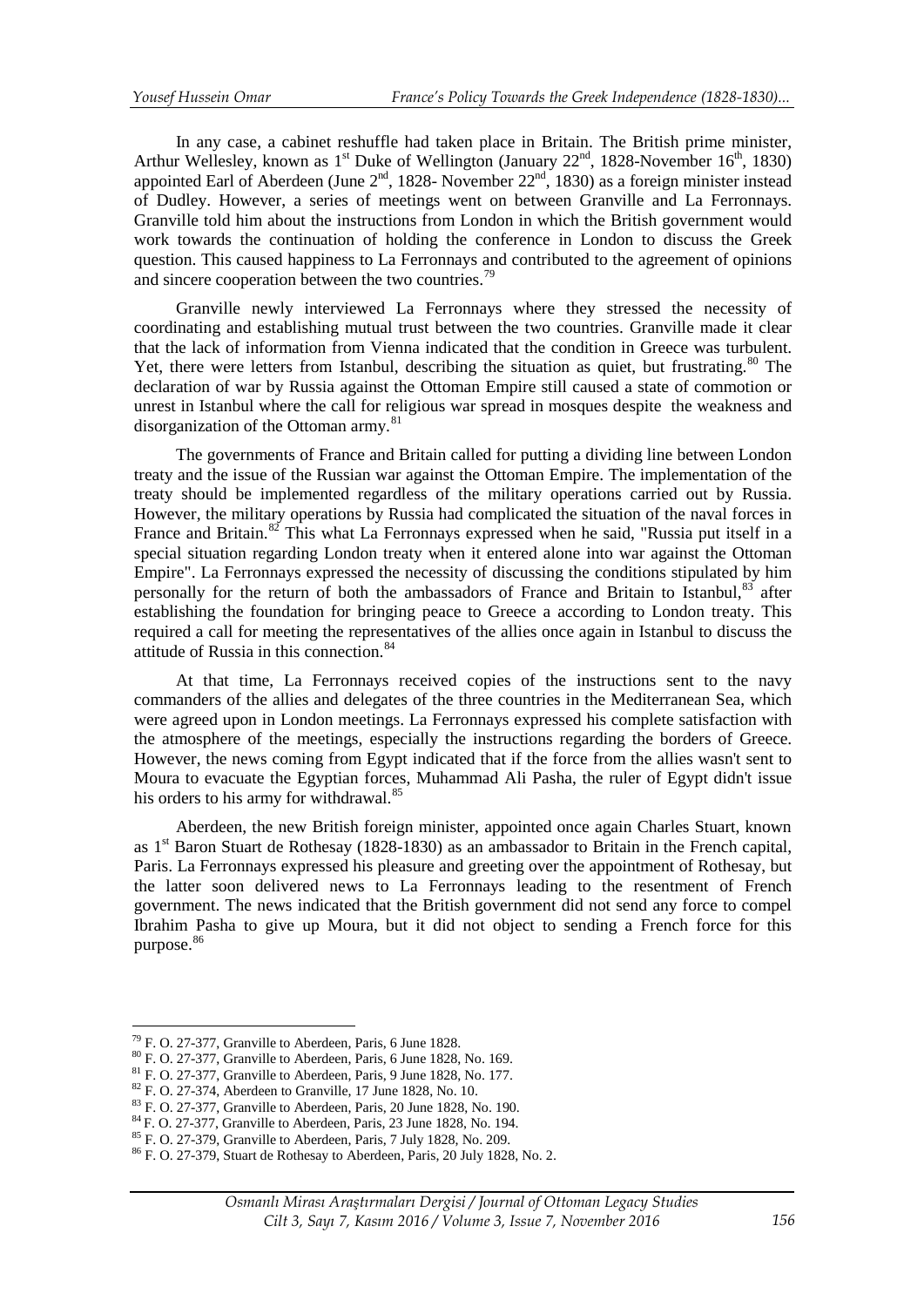### **The French Campaign on Greece**

La Ferronnays considered that he was under the influence of conditions that made France and Britain share in one thing. He made it clear that the cards of the game should be put on the table to overcome all the difficulties confronting the two countries. He also asked for reconsidering the issue of sending a joint force to intimidate Ibrahim Pasha and compel him to withdraw. In addition, he demanded to do the best to stabilize security in the east. He clarified that it was not possible to compel Ibrahim Pasha to evacuate from Moura. Ibrahim Pasha could be compelled to implement London treaty items through terrifying powers only. $87$  So, the French government reiterated its demand from Britain to approve of sending a French military campaign to exert pressure on Ibrahim Pasha for withdrawing from Moura. The British government responded positively to this demand, this situation caused satisfaction from the French government, which confirmed that its forces would withdraw immediately after achieving the purpose.<sup>[88](#page-12-1)</sup>

Although France decided to send a military campaign to Greece, Rothesay, the new British ambassador in Paris, expressed his doubts that the Egyptian and Ottoman forces would give up the strongholds. He also expressed his belief that Ibrahim pasha wouldn't give up Moura due to the delay of supplies. Moreover, he doubted the solution of the problem immediately after the emergency of the forces of French campaign near the beaches of Greece.<sup>[89](#page-12-2)</sup> Yet, the French government continued in its military efforts, where it allocated 250,000 French franc for some military tasks.<sup>[90](#page-12-3)</sup> France re-emphasized its willingness to withdraw its forces immediately after signing the agreement relevant to the evacuation of Ibrahim Pasha forces.[91](#page-12-4)

Therefore, France sent a number of military ships to participate in the military campaign. The sources expected that France would send a second campaign of knights and artillery men.<sup>[92](#page-12-5)</sup> Despite the apology of Britain to participate in the military campaign with France, it decided to send supplies to the French forces from its stores in Curfo. This obliged La Ferronnays to express his gratitude to the British government for this positive step in the relationship between the two countries.  $93$ 

However, all the attention was directed towards Russia to end the state of tension with the Ottoman Empire. Finally, tension was conducive to war between the two countries. It wasn't possible for France to look down on the idea of destroying the Ottoman Empire, thereby losing the political balance in Europe. This resulted in causing unrest and instability.<sup>[94](#page-12-7)</sup>

# **The end of the Greek Crisis**

The plague emerged and the famine prevailed in Moura. Several questions were put forward about the effect of that crisis on the existence of the army. Ibrahim Pasha expressed his willingness to evacuate from Moura,  $95$  but the French army affirmed that it would remain until the signing of the planned Alexandria agreement. The agreement stipulated the evacuation of the Egyptian forces from Moura.<sup>[96](#page-12-9)</sup> Actually, the agreement was concluded in Alexandria between the commander of the British navy, Codrington as a representative of the allies and

<sup>&</sup>lt;sup>87</sup> F. O. 27-379, Stuart de Rothesay to Aberdeen, Paris, 21 July 1828, No. 1.

<span id="page-12-1"></span><span id="page-12-0"></span><sup>88</sup> F. O. 27-379, Stuart de Rothesay to Aberdeen, Paris, 25 July 1828, No. 6; F. O. 27-379, Stuart de Rothesay to Aberdeen, Paris, 15 Aug. 1828, No. 47.

<span id="page-12-3"></span>

<span id="page-12-4"></span>

<span id="page-12-2"></span><sup>&</sup>lt;sup>89</sup> F. O. 27-379, Stuart de Rothesay to Aberdeen, Paris, 8 Aug. 1828, No. 33.<br><sup>90</sup> F. O. 27-378, Aberdeen to Lord Stuart de Rothesay, 12 Aug. 1828, No. 16.<br><sup>91</sup> F. O. 27-379, Stuart de Rothesay to Aberdeen, Paris, 15 Aug

<span id="page-12-6"></span><span id="page-12-5"></span>

<span id="page-12-8"></span><span id="page-12-7"></span>

<span id="page-12-9"></span>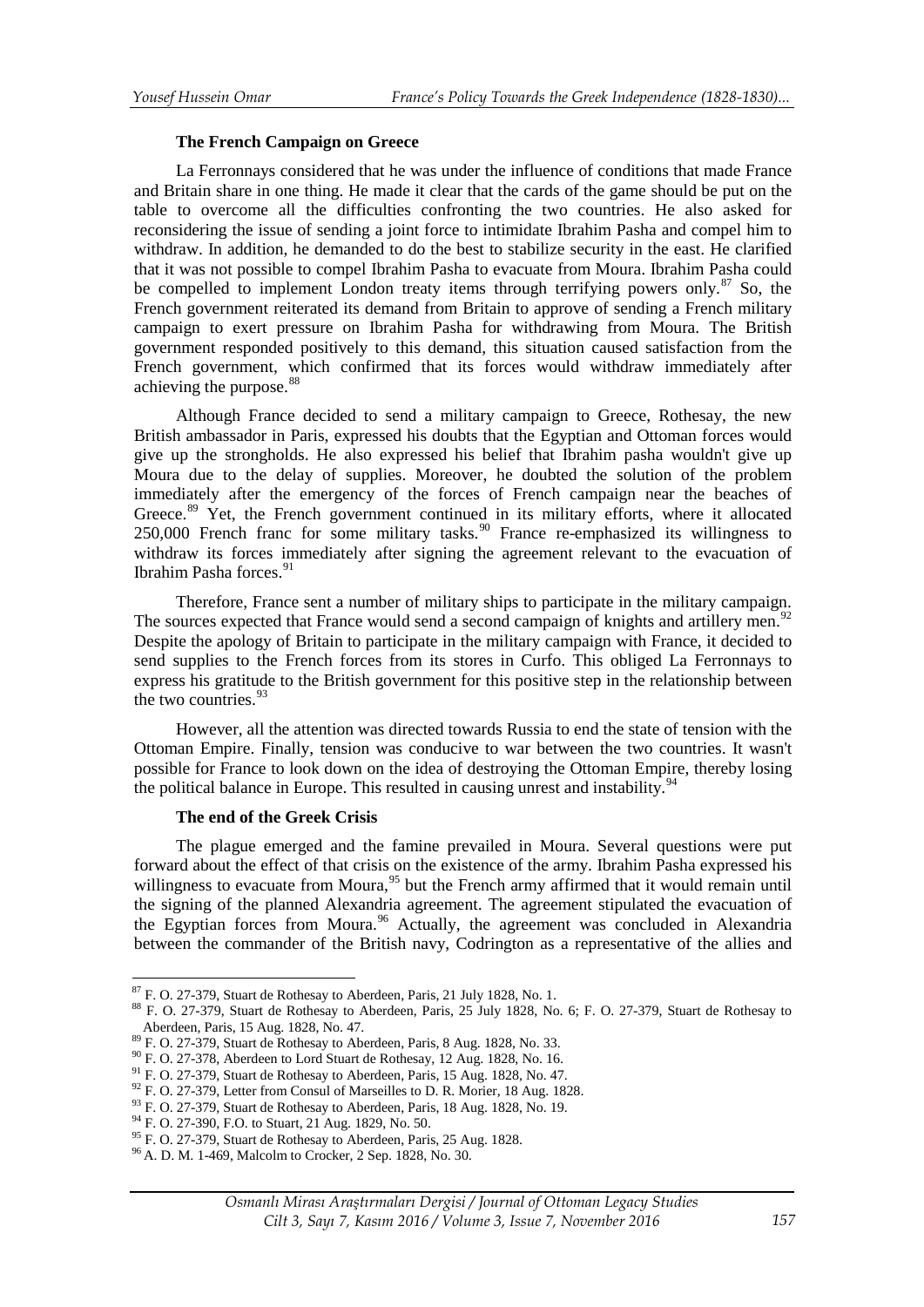Muhammad Ali in isolation of the Ottoman Empire . The agreement stipulated the evacuation of the Egyptian forces from Moura.<sup>[97](#page-13-0)</sup> Thus, the Egyptian forces were expected to leave in August,1828 immediately after the arrival of he assigned ships. $98$ 

The Egyptian forces really began to depart from Moura on board of the ships described as so bad that they couldn't carry more than 5,000 soldiers with their horses, mules and supplies. Therefore, it was agreed that the soldiers should be transported in groups or batches.<sup>[99](#page-13-2)</sup> The first batch of the Egyptian forces of 5000 soldiers with their horses and equipment was to start while the second one was to wait until the arrival of ships. At the same time, the Greek subjects from men, women and children were checked to make sure that there was no slave with the Egyptians.[100](#page-13-3) Rothesay spoke about the circumstances leading Muhammad Ali to submit to the orders of all allies by withdrawing from Moura without obeying the Ottoman Empire. This situation made him take a hostile position against the sultan. However, the Egyptian withdrawal actually continued and eventually ended in the middle of October, 1828.<sup>101</sup>

As for the Ottoman Empire, it remained a lone in the face of the allies. The continuation of the Russian war against it was a great pressure leading eventually to conclude treaty of Adrianople on September  $14<sup>th</sup>$ , 1829. According to the treaty, the Ottoman Empire agreed to the decisions of the countries mentioned in London treaty. So, it recognized the independence of Greek internally, and the sovereignty of the Ottoman Empire only nominally. Accordingly, the Ottoman Empire had withdrawn from it.<sup>[102](#page-13-4)</sup> Soon, the European powers agreed to give Greece full independence in 1830.<sup>[103](#page-13-5)</sup> The representatives of the great powers in Istanbul signed the treaty of Istanbul on July 21<sup>st</sup>, 1832. The treaty determined the borders of the new Greek realm. This situation was accepted by the Ottoman sultan and endorsed by the great powers within what was called London Protocol on August 30<sup>th</sup>, 1832.<sup>[104](#page-13-6)</sup>

France, which adopted a hostile position against Muhammad Ali Pasha, tried to gain his favors politically after ending the question of Greek independence and its approval by the Ottoman Empire and the European countries. The French general consul in a Alexandria declared that Muhammad Ali could rely on the friendship and the support of the French government if necessary.[105](#page-13-7)

In reality, Egypt became under the rule of Muhammad Ali pasha. It was characterized by a well-established friendship, especially during the rebellion and wars of Muhammad Ali Pasha against the Ottoman Empire from 1831 to 1840.

### **Conclusion**

In this study, it is clear that the revolution of Greece imposed itself on the European countries, especially, that France feared its impact on the balance of powers and peace in Europe. This situation prevented it from taking a passive position towards the events and even prompted it to assume a favorable position towards the Greeks and their desire for independence. However, France didn't wish matters will escalate into European war or a

<span id="page-13-0"></span><sup>&</sup>lt;sup>97</sup> A. D. M. 1-469. Malcolm to Crocker, 28 Aug. 1828, No. 287.

<span id="page-13-3"></span>

<span id="page-13-5"></span><span id="page-13-4"></span>

<span id="page-13-2"></span><span id="page-13-1"></span><sup>&</sup>lt;sup>98</sup> A. D. M. 1-469, Malcolm to Crocker, 31 Aug. 1828, No. 288.<br><sup>99</sup> A. D. M. 1-469, Malcolm to Crocker, 14 Sep. 1828, No. 291.<br><sup>100</sup> A. D. M. 1-469, Malcolm to Crocker, 17 Sep. 1828.<br><sup>101</sup> F. O. 27-396, Stuart de Rothesa Hurst, 2004), p. 360; Erik Goldstein, *Wars and Peace Treaties 1816-1991* (London: Routledge, 1992), p. 21; A. W Ward - G. P. Gooch, *The Cambridge History of British Foreign Policy 1783-1919, Vol. 2* (Cambridge: Cambridge

<span id="page-13-6"></span>University Press, 1923), p. 103-5. <sup>104</sup> Douglas Dakin, *The Greek Struggle for Independence, 1821-1833* (California: University of California Press, 1973), p. 311; Roderick Beaton, - David Ricks, *The Making of Modern Greece* (UK: Ashgate Publishing, 2009), p.

<span id="page-13-7"></span><sup>1-3.</sup> <sup>105</sup> F. O. 27-390, F. O. to Stuart de Rothesay, 18 Dec. 1829, No. 88.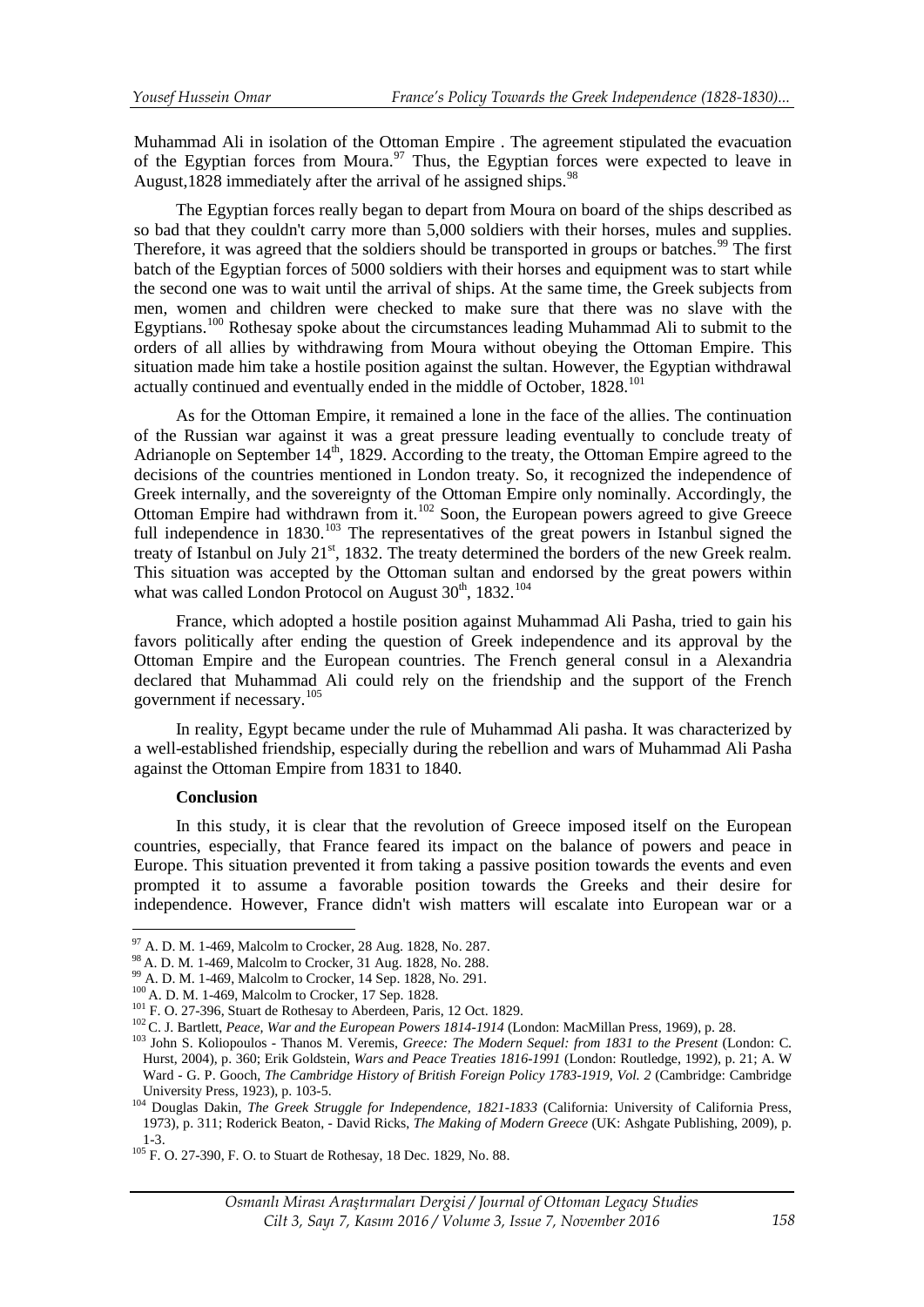bilateral war between Russia and the Ottoman Empire. This situation will increase the Russian competitive influence in the region at the expense of France.

The latter forced to establish a strong alliance with Britain. Both France and Britain had to form an alliance with Russia in accordance to what was called "the allies". They managed to restrain the traditional ambitions and desires of Russia . Yet, all the countries including France agreed to support the aspirations of Greece in attaining independence from the Ottoman Empire. For that matter, the independence was officially recognized and ratified in 1830.

# **Bibliography**

# **1. Unpublished British Documents**

Public Record Office (P.R.O), Foreign Office (F.O).

France, Series F.O. 27-375 (1828).

Austria, Series F.O. 7 (1828).

Admiralty Office (A. D. M), Series A. D. M. 1-469 (1828).

# **2. Books**

Bartlett, C. J. Peace, *War and the European Powers 1814-1914*, London 1969.

Beaton, Roderick - Ricks, David. *The Making of Modern Greece*, UK 2009.

Boime, Albert. *Social History of Modern Art*, Chicago, 1993.

Clogg, Richard. *A Concise History of Greece*, Cambridge 1992.

Dakin, Douglas. *The Greek Struggle for Independence, 1821-1833*, California 1973.

Frazee, Charles A. *The Orthodox Church and Independent Greece 1821-1852*, Cambridge 1969.

Fry, Michael Graham - Goldstein, Erik- Langhorne, Richard. *Guide to International Relations and Diplomacy,* Great Britain 2002.

Goldstein, Erik. *Wars and Peace Treaties 1816-1991*, London 1992.

Hertslet, Lewis. *A Complete Collection of the Treaties and Conversations and Reciprocal Regulations, at Present Subsisting between Great Britain and Foreign Powers*, London 1835, Vol. IV.

Howarth, David Armine. *The Greek Adventure*, Collins 1976.

- Jelavich, Barbara. *History of the Balkans, Eighteenth and Nineteenth Centuries,*Cambridge 1983.
- Koliopoulos, John S Veremis, Thanos M . *Greece: The Modern Sequel: from 1831 to the Present*, London 2004.

Sayyid-Marsot, Afaf Lutfi. *Egypt in the Reign of Muhammad Ali*, Cambridge 1969.

Schroeder, Paul W. *The Transformation of European Politics 1763-1848,* Oxford 1994.

- Seton-Watson, Robert William. *Britain in Europe 1789-1914: A Survey of Foreign Policy*, Cambridge 1983.
- St. Clair, William. *That Greece Might still be Free, the Philhellenes in the War of Independence*, Cambridge 2008.

Stavrianos, Leften Stavros. *The Balkans Since 1453*, London 2000.